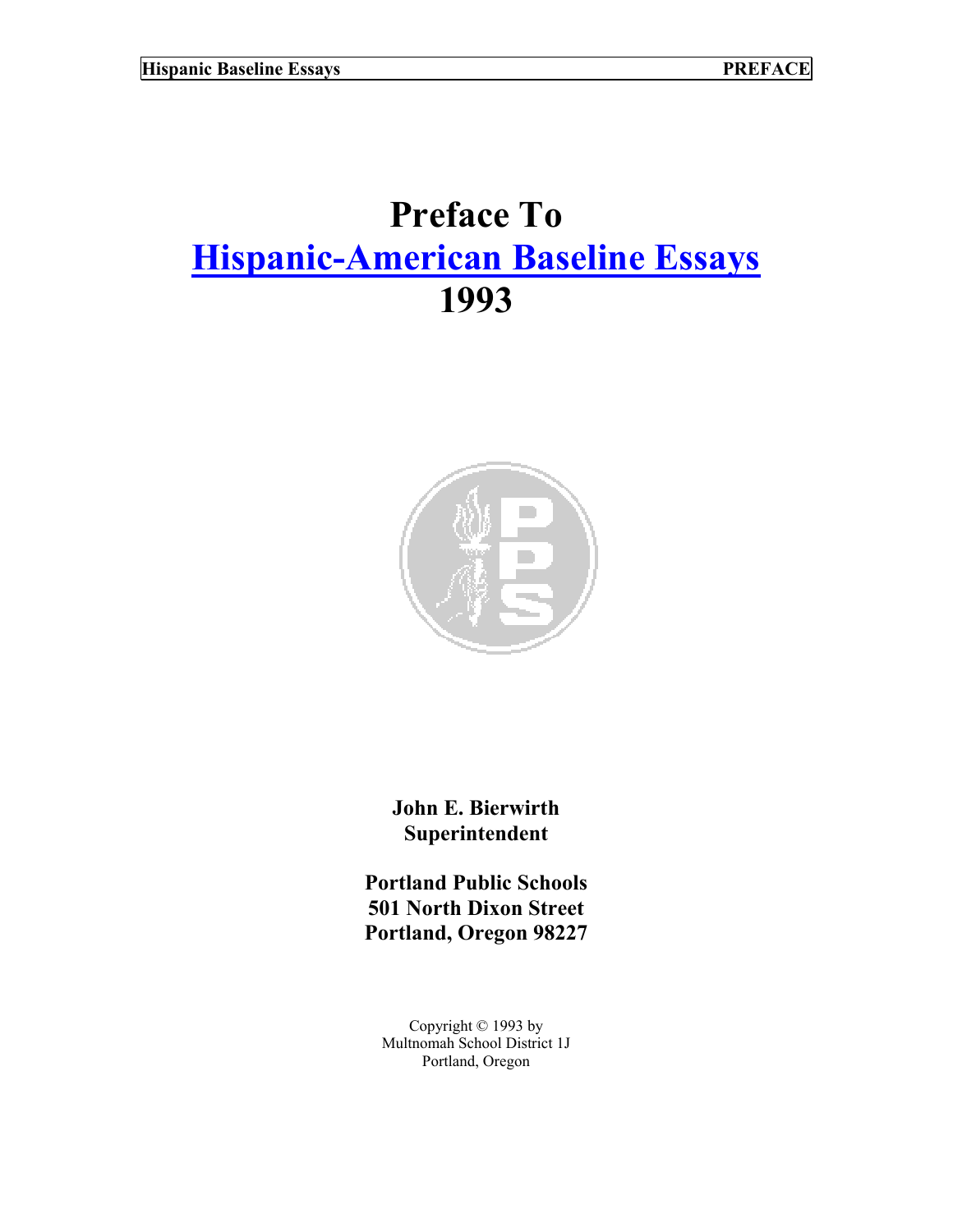## **Foreword**

## **by Luis Machorro**

The Hispanic Baseline Essays, a project of Portland Public Schools, are a series of reference documents each written by one author/scholar in a specific subject-matter area (e.g. language arts, mathematics, music, social sciences). Scholars from different disciplines, specialists from the Portland District and a planning/advisory committee with significant representation from the Hispanic community of Portland reviewed each essay.

The Baseline Essays Project, an effort initiated as a response to the quest for fundamental equity originated by the African American Community of the City of Portland, instigated a nationwide discussion on the nature of Multicultural Education and its value in American Schools. This is perhaps, more than any other, its greatest contribution.

The Hispanic Baseline Essays, the  $4<sup>th</sup>$  in the series, following the African-American, the American Indian and the Asian American, while tackling what are at times controversial issues, attempt to share in a holistic sense the concepts of Comunidad and Familia which pervade throughout the Hispanic Baseline Essay Series and allow an individual to weave a common thread among all the people of Hispanic origin.

This writer, born in Mexico and with an extensive Mexican family tradition, like most Latin Americans was not a Hispanic until he came to the United States, where due to the pervasive and integral part that Hispanic contributions play in U.S. Society, the Office of the Census was forced to create an all encompassing term: **Hispanic**; that included Mexicans, the largest number of Hispanics in the United States, and also Puerto Ricans, Cubans, Nicaraguans, Guatemalans, Argentineans, Venezuelans, and all other individuals of Latin American descent. This region includes all former residents or descendants of the vast Atlantic territories, stretching from the San Juan Islands to the Canadian Border and Florida, including Cuba and Puerto Rico in the Southeast, and Punta del Fuego in the South. In this region, the Spanish Language has shaped the culture and traditions of the people and the culture has, in turn, been shaped by the men and women of the 27 nations where Spanish is spoken, including the United States, which is now the third largest Spanish Speaking nation on Earth.

As people who are also descendants of Africans, it is perhaps fitting that the major impetus for this effort came from the African-American Community, for Hispanics, in the western Hemisphere, are an ethnically diverse people, a unique union of Indigenous, European and African descendants. Dr. Garfias' essay on Latino Music, perhaps most clearly illustrates the ethnic diversity of Hispanics in the United States, and coupled with the Social Studies essay from Dr. Erasmo Gamboa relates the evolutionary nature of the culture and history of native and immigrant Hispanics.

It is also important to remember that each essay represents the individual effort of the author to contribute his/her perspective to a subject that was and is not only his or her area of expertise but also his or her love for the subject at hand. These essays represent